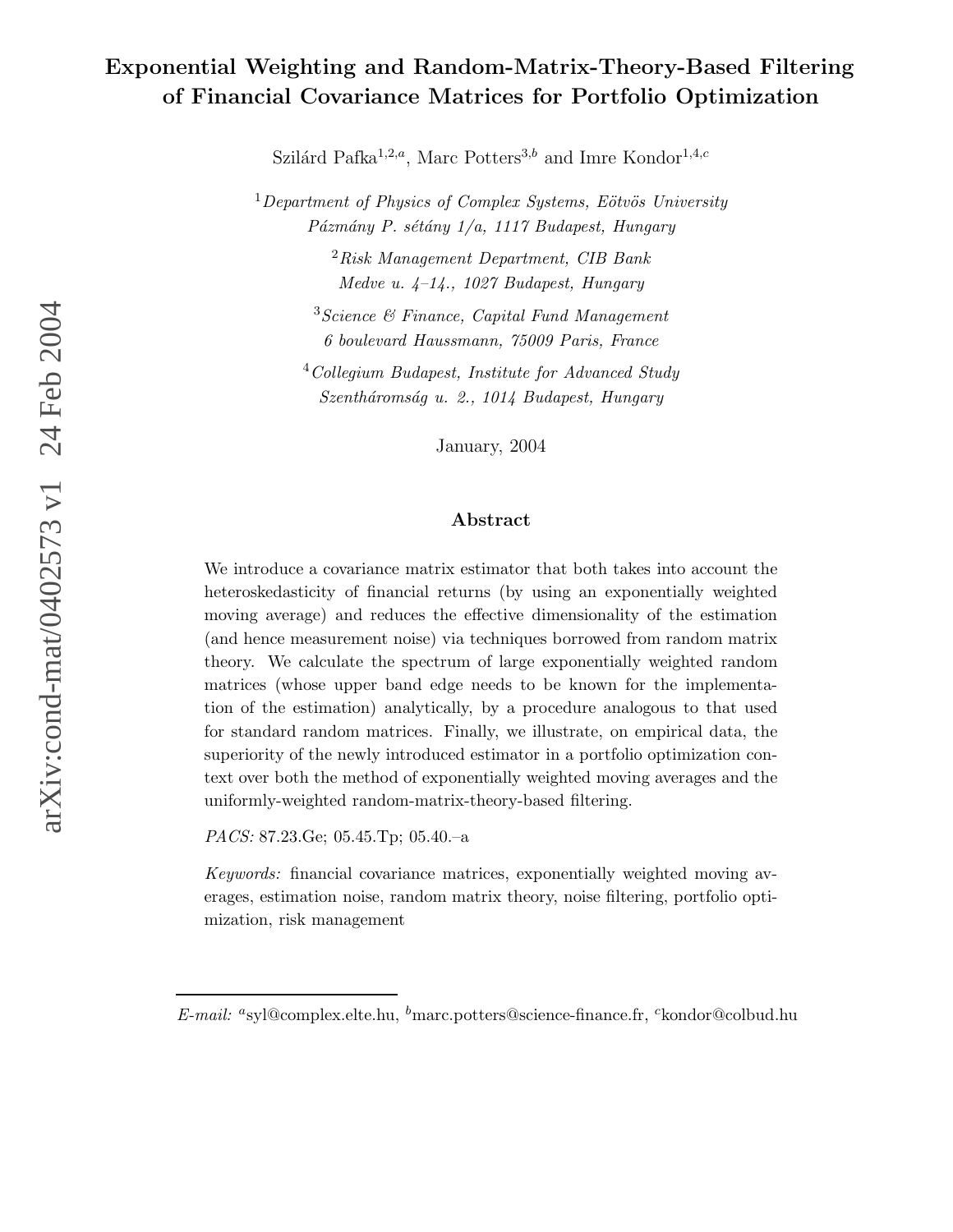#### 1 Introduction

Covariance matrices of financial returns play a crucial role in financial theory and also in many practical applications. In particular, financial covariance matrices are the key input parameters to Markowitz's classical portfolio selection problem [\[1\]](#page-11-0) which forms the basis of modern investment theory. For any practical use of the theory, it would therefore be necessary to obtain reliable estimates for the covariance matrices of reallife financial returns (based on historical data). It was clear from the very outset that the estimation problem of such matrices suffers from the "curse of dimensions": if one denotes by N the number of assets and by T the length of the time series used for estimation, one has to estimate  $O(N^2)$  parameters from a sample of  $O(NT)$  historical returns, and usually the condition  $T \gg N$  cannot be fulfilled in realistic financial applications. For finite N and T, with N large and T bounded for practical reasons<sup>1</sup>, the estimation error of the covariance matrix can become so overwhelming that the whole applicability of the theory becomes questionable.

This difficulty has been well known for a long time, see e.g. Ref. [\[2\]](#page-11-1) and the numerous references therein. The effect of estimation noise (in the covariance matrix of financial returns) on the solution of the classical portfolio selection problem has been extensively studied, see e.g. Ref. [\[3\]](#page-11-2). The general approach to reducing this estimation noise has been to impose some structure on the covariance matrix in order to decrease the effective number of parameters to be estimated. This can be done by using several methods. For example, various "models" have been introduced on "economic" grounds, such as single and multi-index models, grouping by industry sectors or macroeconomic factor models (see e.g. the numerous references in [\[2\]](#page-11-1)). Alternatively, "purely statistical" covariance estimation methods have been used too, such as principal component analysis or Bayesian shrinkage estimation [\[4\]](#page-11-3). Several studies compare the performance of (some of) these covariance estimation procedures (in the framework of classical portfolio optimization problem), see e.g. Ref. [\[5\]](#page-12-0). The general conclusion of all these studies is that reducing the dimensionality of the problem by imposing some structure on the covariance matrix may be of great help in reducing the effect of measurement noise in the optimization of portfolios.

The problem of noise in financial covariance matrices has been put in a new light by the findings of Ref. [\[6\]](#page-12-1) and the following Refs. [\[7,](#page-12-2) [8,](#page-12-3) [9\]](#page-12-4), obtained by the application of random matrix theory. These studies have shown that correlation matrices determined from financial return series contain such a high amount of noise that, appart from a few large eigenvalues and the corresponding eigenvectors, their structure can be regarded as random (in the example analyzed in Ref. [\[6\]](#page-12-1) 94% of the spectrum could be fitted by that of a purely random matrix). The results of Refs. [\[6,](#page-12-1) [7\]](#page-12-2) not only showed that the amount of estimation noise in financial correlation matrices is large, but also provided the basis for a technique that can be used for an improved estimation of such

<sup>1</sup>Typically one wants to consider several hundreds of assets and has available daily financial data over a period of a couple of years at most.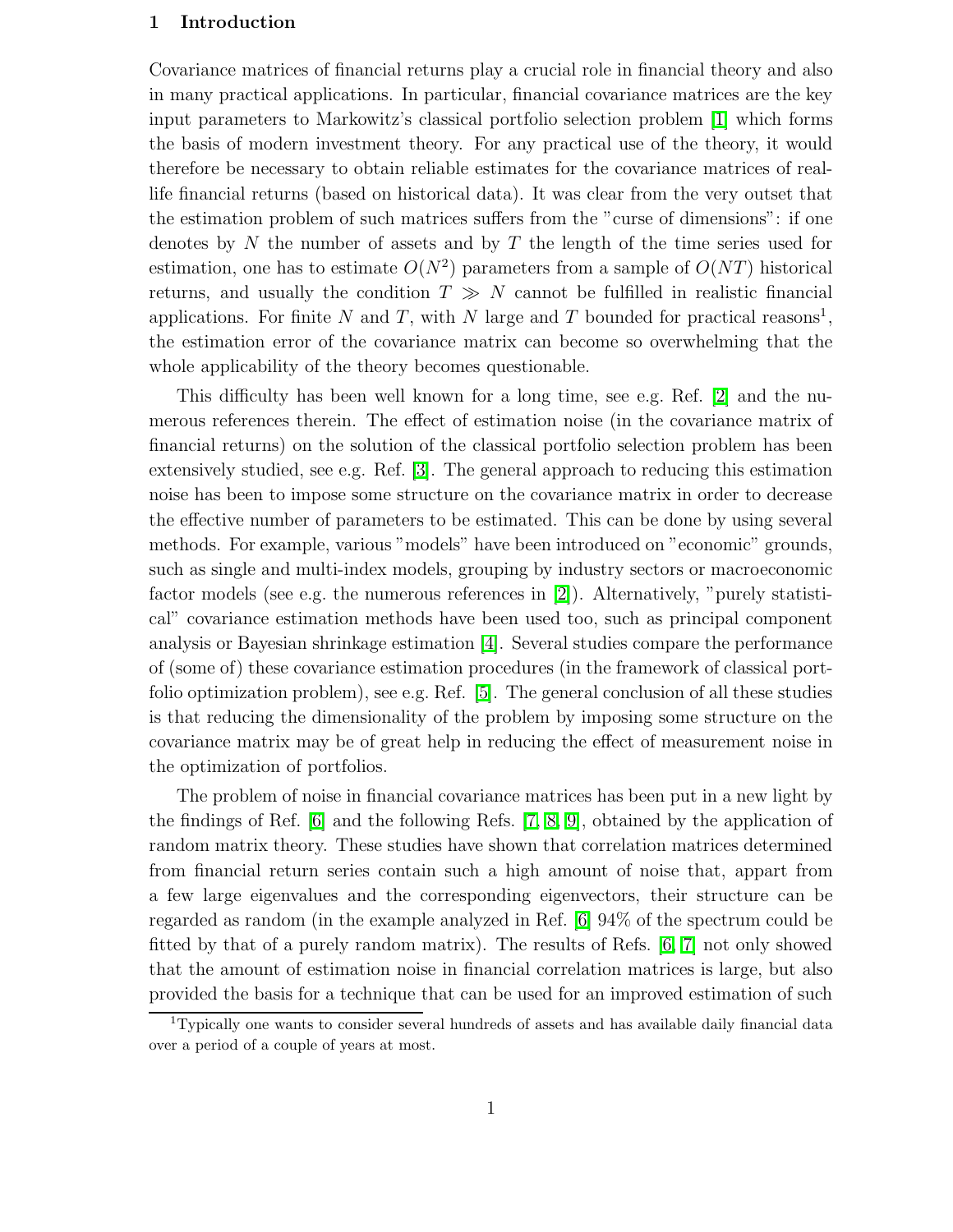correlation matrices. A "filtering" procedure based on "eliminating" those eigenvalues and eigenvectors of the empirical correlation matrix that correspond to the noise band deduced from random matrix theory has been introduced in Refs. [\[8,](#page-12-3) [9\]](#page-12-4) and found to be very effective in reducing the estimation noise in the portfolio optimization context.

In this paper we introduce a covariance matrix estimator that combines the filtering procedure based on random matrix theory (that seeks to attenuate estimation noise by reducing the effective dimensionality of the covariance matrix) with the technique of exponentially weighted moving averages of returns (that tries to take into account the heteroskedasticity of volatility and correlations, a salient feature of real-life financial returns). We show that this estimator can be very powerful in constructing portfolios with better risk characteristics. In particular, it seems that by taking into account the non-stationarity of the time-series, the estimator can outperform the standard random matrix theory-based filter (where returns from a given time window are uniformly weighted). Most remarkably, the spectrum of exponentially weighted random matrices (whose upper band edge needs to be computed for the practical implementation of the estimation procedure) can be computed analitically in a certain limiting case. Concerning another aspect of the use of empirical financial covariance matrices, we argue that even though matrices obtained by simple exponential weigthing (without any noise filtering) can be successful for determining the risk of a given portfolio, their use in the context of portfolio optimization can be very dangerous.

# 2 A Covariance Matrix Estimator Based on Exponential Weighting and Random Matrix Theory

Suppose we have a sample of (say, daily) returns of  $N$  financial assets over a given period of time. Let us denote by  $x_{ik}$  the return of stock  $i$   $(i = 1, 2, \ldots, N)$  at time  $t - k$ , with t the last point of time in the available data  $(k = 0, 1, \ldots)$ . A simple and widely used estimator for the covariance matrix of returns is the "sample" or "historical" matrix:

$$
C_{ij} = \frac{1}{T} \sum_{k=0}^{T-1} x_{ik} x_{jk},
$$
\n(1)

where  $T$  is the length of the sample. Under the assumption that the distribution of returns is Gaussian, this is also the maximum likelihood estimator which is known to perform well in the limit  $N =$  fixed,  $T \to \infty$ . However, in finite length samples, especially when  $N$  is large, the estimation noise (measurement error) can become significant. Estimation methods that can reduce this measurement error have long been in the focus of attention of academics and practitioners alike. The root of the problem is evident: N time series of length  $T$  each do not contain sufficient information to allow the  $O(N^2)$  matrix elements to be reliably estimated unless  $T \gg N$ , which hardly ever occurs in a banking context. Since the length of the time series is, for obvious reasons, rather limited (of the order of a few years, i.e. in cases with daily data  $N \sim 1000$  at most), the only conceivable solution is to reduce the effective number of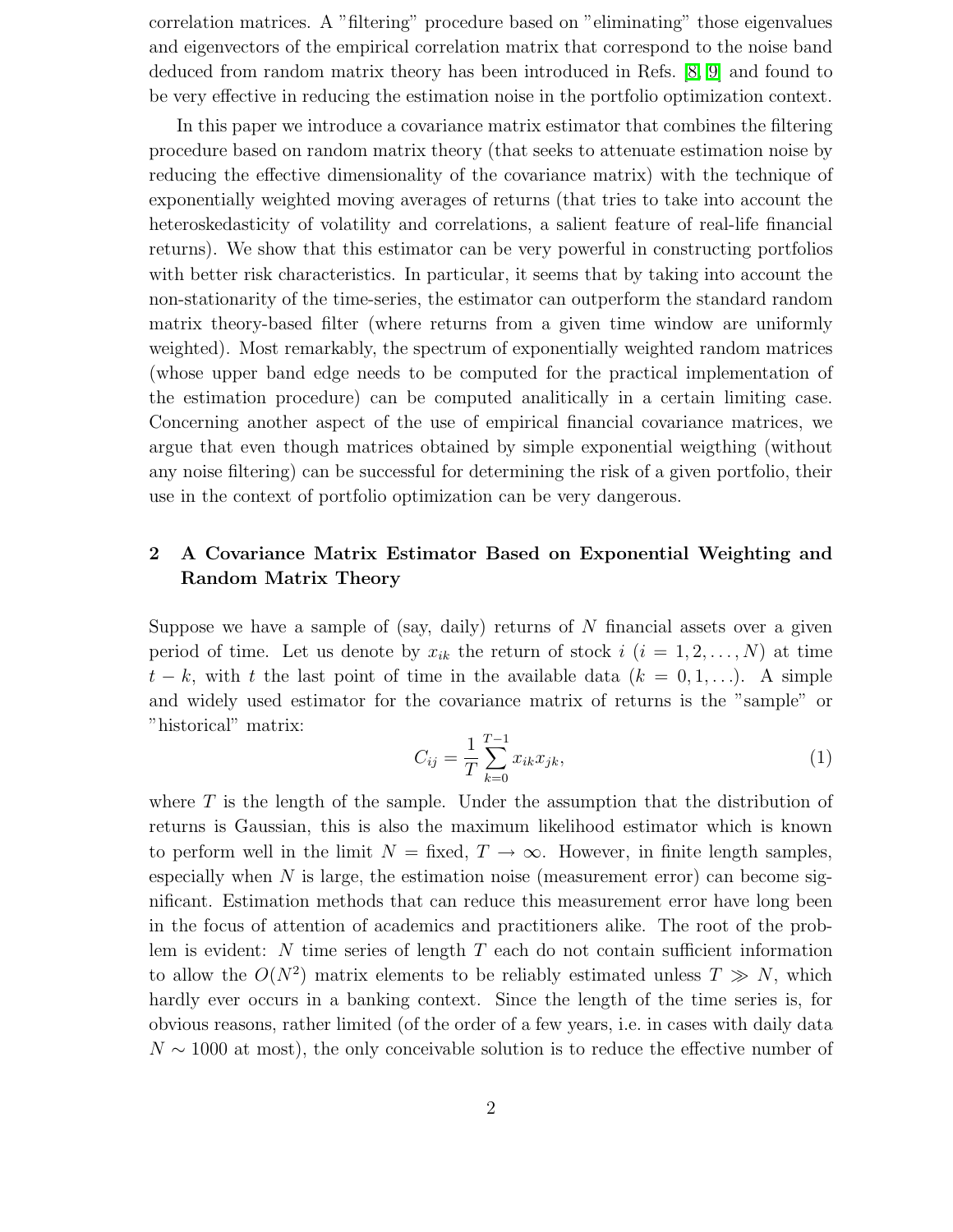dimensions of the problem. Over the years several techniques have been introduced and succesfully applied that reduced the estimation error through a shrinking of dimensions. One of the latest of these techniques was inspired by results from random matrix theory. It consists of "cleaning" the covariance matrix by retaining only those components (eigenvalues and corresponding eigenvectors) that are outside the noise band that corresponds to the spectrum of a purely random matrix (see Refs. [\[8,](#page-12-3) [9\]](#page-12-4)). It has been demonstrated empirically in Refs. [\[8,](#page-12-3) [9\]](#page-12-4) and subsequently via simulations in Ref. [\[10\]](#page-12-5) that this technique is indeed very powerful for reducing the estimation noise of covariance matrices used in standard (mean–variance) portfolio optimization.

However, it is well known that financial returns exhibit heteroskedastic volatility and correlations (i.e. the random processes generating the returns are not stationary). Accordingly, a large part of the financial academic literature has focused on modelling the dynamics of the covariance of financial returns<sup>2</sup>. These ideas have also found their way into industrial practice: in the early 1990's J.P. Morgan and Reuters introduced RiskMetrics [\[12\]](#page-12-6), a methodology for the determination of the market risk of portfolios. RiskMetrics has soon become the most widely used method for measuring market risk and it is now considered a benchmark in risk management. At the heart of the method lies the estimation of the covariance matrix of returns ("risk factors") through an exponentially weighted moving average<sup>3</sup>:

<span id="page-3-0"></span>
$$
C_{ij} = \frac{1 - \alpha}{1 - \alpha^T} \sum_{k=0}^{T-1} \alpha^k x_{ik} x_{jk},
$$
\n(2)

where the normalization factor can be approximated by  $1-\alpha$  if T is large enough. This method has been found to be very successful in estimating the market risk of given, fixed portfolios.

In contrast, if this covariance matrix estimate is used for portfolio optimization (i.e. for selecting the portfolio in a mean–variance framework, which involves the inversion of the matrix), the estimation error will be quite large for typical values of the ratio  $T/N$  (see Ref. [\[10\]](#page-12-5)). In the case of exponential weighting, the results in Ref. [10] imply that the degree of suboptimality will depend on the ratio of the effective time length  $-1/\log \alpha$  and the number of assets N. In particular, since the effective time corresponding to the value of the exponential decay factor  $\alpha$  suggested by Ref. [\[12\]](#page-12-6)  $(\alpha = 0.94$  for daily data) is shorter than the length of the time windows used in a typical standard (uniformly weighted) covariance matrix estimation, it can be expected that for the same portfolio size  $N$  the effect of noise (suboptimality of optimized portfolios) will be larger with exponential weighting than without it. Nevertheless, dimension reduction techniques based on random matrix theory (developed in Refs. [\[8,](#page-12-3) [9\]](#page-12-4) for

<sup>&</sup>lt;sup>2</sup>The most widely used approach to modelling the heteroskedasticity of financial returns is via ARCH/GARCH processes, see e.g. Ref. [\[11\]](#page-12-7) for a review.

<sup>&</sup>lt;sup>3</sup>The idea of the method is that old data become gradually obsolete, therefore they should contribute less to the estimates than more recent information. The exponential weighting is consistent with GARCH, see Ref. [\[12\]](#page-12-6).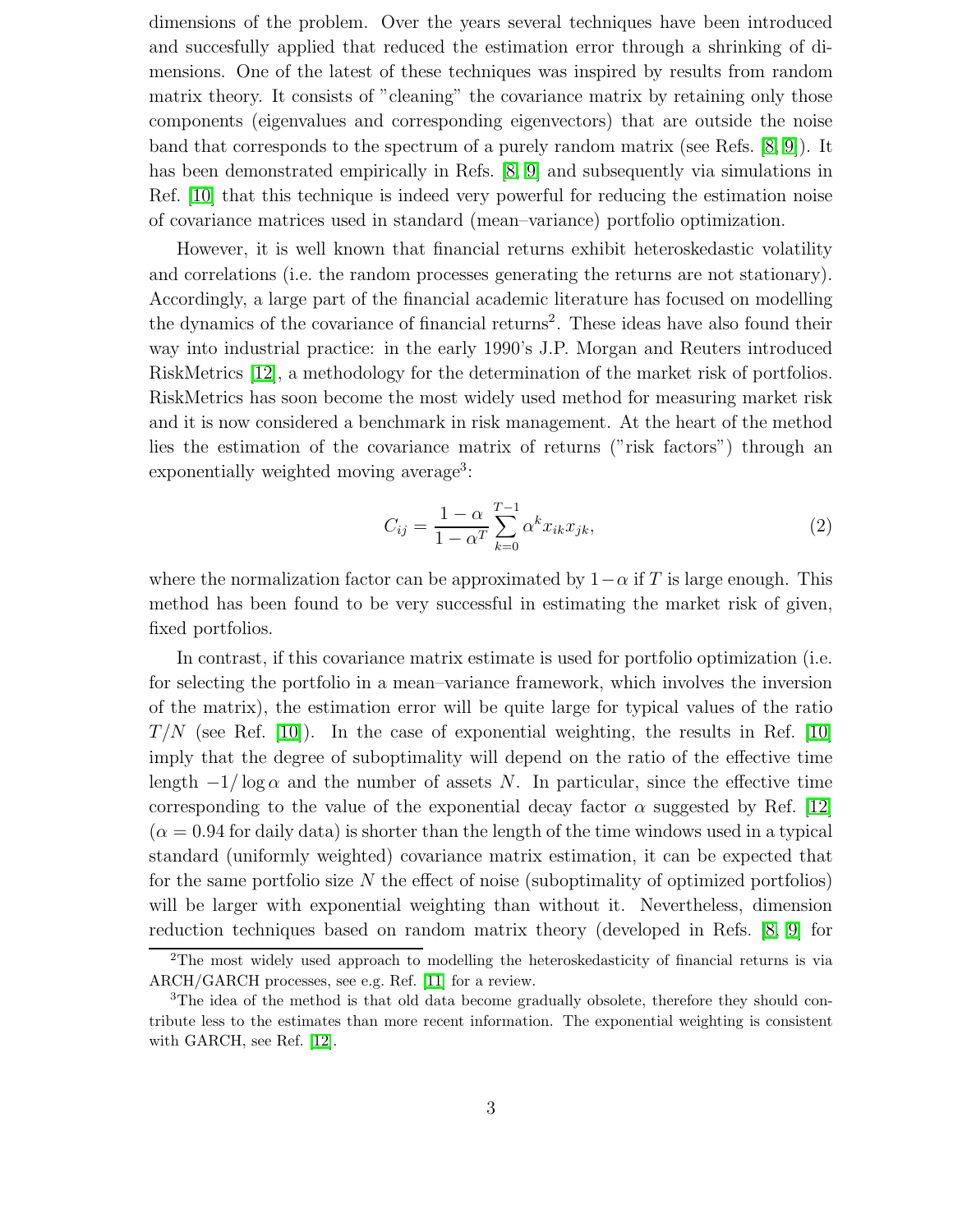uniformly weighted matrices) can be expected to be useful in reducing the effect of noise also in the case of exponential weighting.

The purpose of this paper is to introduce an estimator that, by the adaptation of the filtering procedure of Refs. [\[8,](#page-12-3) [9\]](#page-12-4) to exponentially weighted matrices, can reduce the estimation noise of the covariance matrix used for portfolio optimization (while it will still be able to take account of the non-stationarity of financial returns). The usefulness of this procedure for portfolio optimization will also be illustrated. In fact, since the spectrum of exponentially weighted purely random matrices of the form of Eq. [\(2\)](#page-3-0) (with  $x_{ik}$  iid random variables) will be seen to be qualitatively similar to that of the standard (uniformly weighted) random matrices, the same filtering procedure can be applied in both cases. The only difference lies in the value of the upper edge of the noise spectrum. Therefore, in order to apply the filtering procedure, one has to know the value of the upper edge of the noise spectrum of an exponentially weighted purely random matrix for a given N and  $\alpha$ . This can be determined for each given N and  $\alpha$  by Monte Carlo simulation, but most remarkably, in the limit of  $N \to \infty, \alpha \to 1, N(1 - \alpha) =$  fixed it is possible to obtain the full spectrum as the solution to a set of analytical equations, as shown below.

#### 3 The Spectrum of Exponentially Weighted Random Matrices

The derivation of the spectrum of exponentially weighted random matrices follows the steps and notation of the standard (Wishart) case in Ref. [\[13\]](#page-12-8) which is itself based on Ref. [\[14\]](#page-12-9). In the limit of an infinite window, the exponentially weighted random matrix is given by

$$
C_{ij} = \sum_{k=0}^{\infty} (1 - \alpha) \alpha^k x_{ik} x_{jk},
$$
\n(3)

where  $x_{ik}$  is assumed to be Gaussian iid with zero mean and standard deviation  $\sigma$ . One can rewrite

$$
C_{ij} = \sum_{k=0}^{\infty} H_{ik} H_{jk}
$$
\n<sup>(4)</sup>

with  $H_{ik}$  having a k-dependent variance  $\sigma_k^2 = \sigma^2 (1 - \alpha) \alpha^k$ .

Following Ref. [\[13\]](#page-12-8), we can use the resolvent technique to write the density of eigenvalues as the imaginary part of the derivative of a log-partition function:

<span id="page-4-0"></span>
$$
\rho(\lambda) = \frac{1}{N\pi} \text{Im} \frac{\text{d}}{\text{d}\lambda} Z(\lambda),\tag{5}
$$

with

$$
Z(\lambda) = -2 \log \int \exp \left[ -\frac{\lambda}{2} \sum_{i=1}^{N} \varphi_i^2 - \frac{1}{2} \sum_{i,j=1}^{N} \sum_{k=0}^{\infty} \varphi_i \varphi_j H_{ik} H_{jk} \right] \prod_{i=1}^{N} \left( \frac{\mathrm{d}\varphi_i}{\sqrt{2\pi}} \right). \tag{6}
$$

We can now average  $Z(\lambda)$  over the random matrix  $H_{ij}$ . To keep the derivation simple, we will average the argument of the log rather than average the log. As in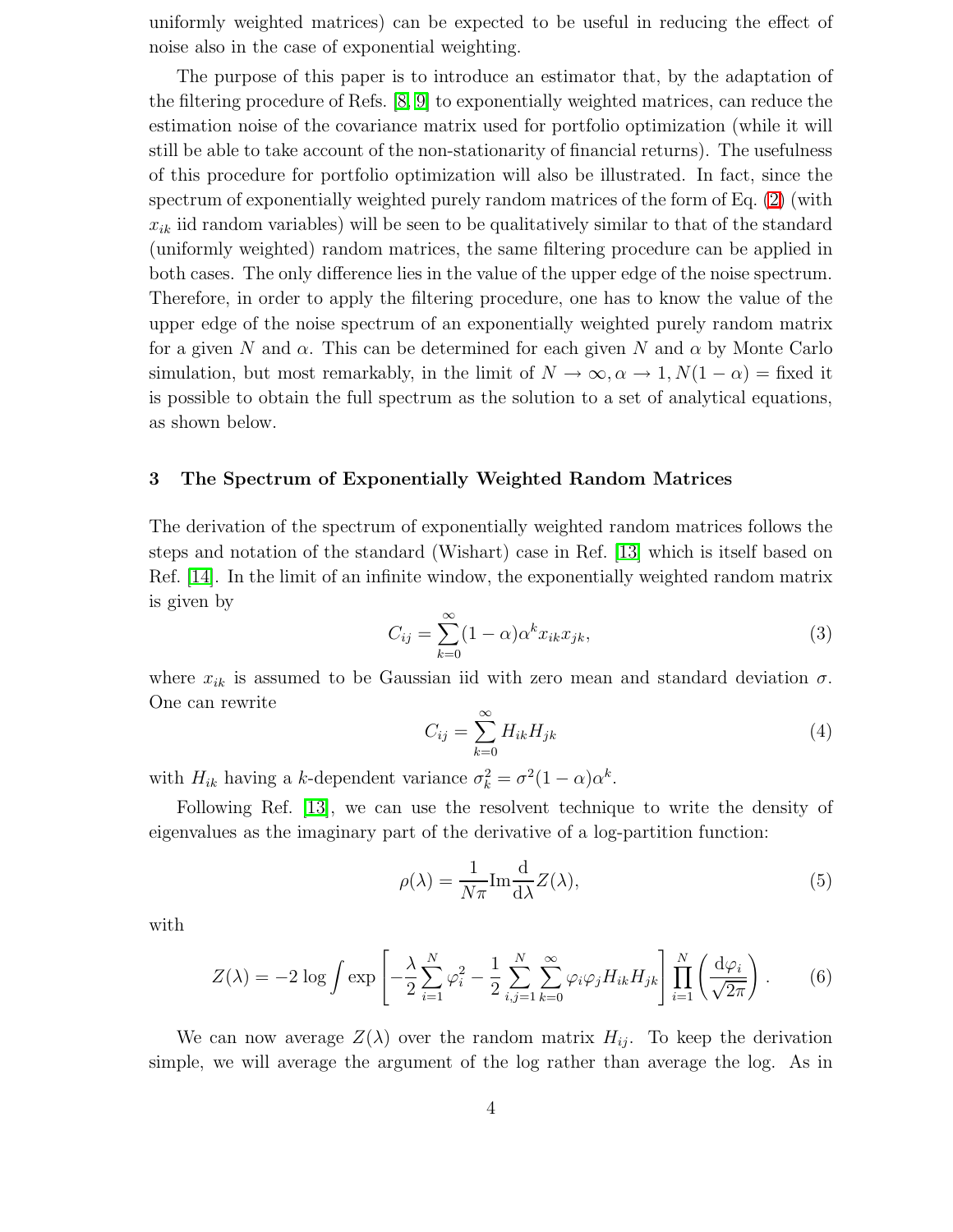the standard case, one can use the formal device of the replica trick and show that the result is indeed self-averaging. The  $H_{ij}$ -dependent term can be averaged using a standard Gaussian integral:

$$
\left\langle \exp\left[-\frac{1}{2}\sum_{i,j=1}^{N}\sum_{k=0}^{\infty}\varphi_{i}\varphi_{j}H_{ik}H_{jk}\right]\right\rangle = \prod_{k=0}^{\infty}\left(1-\sigma^{2}(1-\alpha)\alpha^{k}\sum_{i=1}^{N}\varphi_{i}^{2}\right)^{-1/2} \tag{7}
$$

$$
= \exp\left\{-\frac{1}{2}\sum_{k=0}^{\infty}\log\left(1-\sigma^2(1-\alpha)\alpha^k\sum_{i=1}^N\varphi_i^2\right)\right\}(8)
$$

We then introduce  $q \equiv \sigma^2(1-\alpha) \sum \varphi_i^2$  which we fix using an integral representation of the delta function:

$$
\delta\left(q - \sigma^2(1 - \alpha)\sum\varphi_i^2\right) = \int \frac{1}{2\pi} \exp\left[i\zeta(q - \sigma^2(1 - \alpha)\sum\varphi_i^2)\right] d\zeta.
$$
 (9)

<span id="page-5-0"></span>After performing the integral over the  $\varphi_i$ 's and writing  $z = 2i\zeta(1-\alpha)$ , we find:

$$
Z(\lambda) = -2 \log \frac{NQ}{4\pi} \int_{-i\infty}^{i\infty} \int_{-\infty}^{\infty} \exp\left[-\frac{N}{2} \left(\log(\lambda - \sigma^2 z) + \frac{1}{N} \sum_{k=0}^{\infty} \log(1 - \alpha^k q) + Qqz\right)\right] dq dz,
$$
\n(10)

where  $Q \equiv 1/(N(1-\alpha))$  measures the "quality" of the estimation as the ratio of the decay time of the exponential weighting to the number of assets.

This is where the main difference with the Wishart case arises. The term  $Q \log(1-q)$ is replaced by

$$
F_Q(q) \equiv -\frac{1}{N} \sum_{k=0}^{\infty} \log(1 - \alpha^k q), \qquad (11)
$$

which we need to compute in the  $N \to \infty$ ,  $\alpha \to 1$  limit with  $Q \equiv 1/(N(1-\alpha))$  fixed. We start by expanding the log in a Taylor series about 1

$$
F_Q(q) = \frac{1}{N} \sum_{k=0}^{\infty} \sum_{\ell=1}^{\infty} \frac{q^{\ell} \alpha^{k\ell}}{\ell} \tag{12}
$$

$$
= \frac{1}{N} \sum_{\ell=1}^{\infty} \frac{q^{\ell}}{\ell} \frac{1}{1 - (1 - Q/N)^{\ell}}.
$$
 (13)

Taking the  $N \to \infty$  limit we find

$$
F_Q(q) = Q \sum_{\ell=1}^{\infty} \frac{q^{\ell}}{\ell^2} \equiv QF(q),\tag{14}
$$

where  $F(q)$  is the hypergeometric function with the property  $F'(q) = -\log(1-q)/q$ .

<span id="page-5-1"></span>We can now perform the integrals over  $z$  and  $q$  using the saddle point method, leading to the following equations:

$$
Qq = \frac{\sigma^2}{\lambda - \sigma^2 z} \quad \text{and} \quad z = -\frac{\log(1 - q)}{q}.
$$
 (15)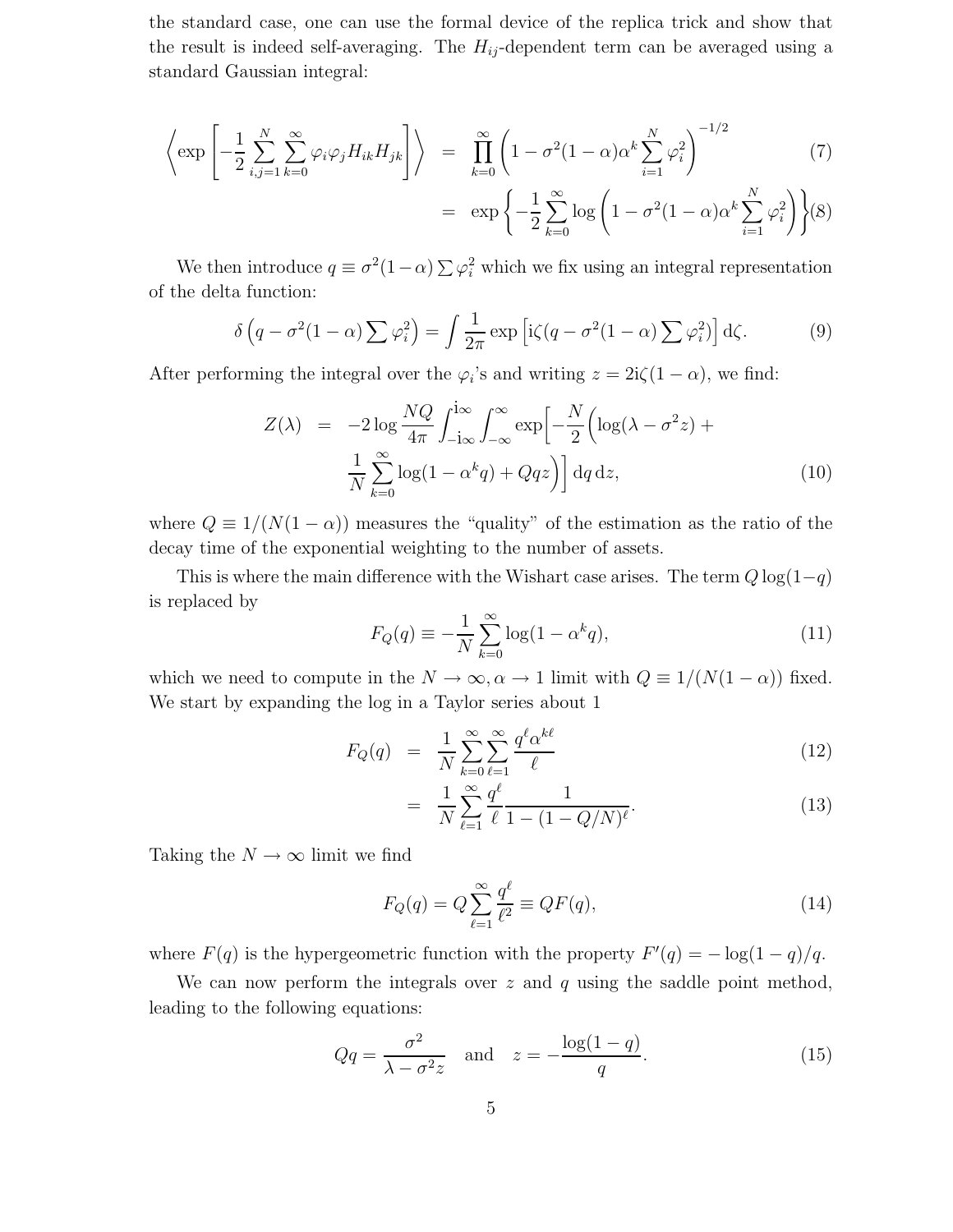Here we are saved by the fact that only the derivative  $(-\log(1-q)/q)$  of the function  $F(q)$  appears.

To find the density we need to differentiate Eq. [\(10\)](#page-5-0) with respect to  $\lambda$ . Since we do not have explicit expressions for  $q(\lambda)$  and  $z(\lambda)$  at the saddle point, it is important to realize that partial derivatives with respect to these variables are zero.

We find:

$$
\frac{\mathrm{d}Z}{\mathrm{d}\lambda} = \frac{N}{\lambda - \sigma^2 z(\lambda)} = \frac{NQq(\lambda)}{\sigma^2}.
$$
\n(16)

We can now use Eq.  $(5)$  to find the density of eigenvalues:

$$
\rho(\lambda) = \frac{Q \text{Im}[q(\lambda)]}{\pi \sigma^2}.
$$
\n(17)

Because Eqs. [\(15\)](#page-5-1) are transcendental, we cannot find an explicit form for  $\rho(\lambda)$ , neverthe less it is straightforward to write  $\rho(\lambda)$  as the zero of a single equation which can be solved numerically. We find  $\rho(\lambda) = Qv/\pi$  where v is the solution of

$$
\frac{\lambda}{\sigma^2} - \frac{v\lambda}{\tan(v\lambda)} + \log(v\sigma^2) - \log\sin(v\lambda) - Q^{-1} = 0.
$$
 (18)

The solution  $\rho(\lambda)$  for a given Q looks fairly similar to  $\rho(\lambda)$  of the standard (Wishart) case<sup>4</sup> . This is illustrated in Fig. [1](#page-7-0) where we plotted the spectrum of the exponentially weighted random matrix with  $Q \equiv 1/(N(1-\alpha)) = 2$  and the spectrum of the standard random matrix with  $Q \equiv T/N = 3.45$  (for which the upper edges of the two spectra coincide). It can be clearly seen from the figure that the two curves run quite close to each other.

The spectrum obtained in the limit of  $N \to \infty$ ,  $\alpha \to 1$  with  $Q \equiv 1/(N(1-\alpha))$  fixed can be compared with the distribution of eigenvalues for finite N. Fig. [2](#page-7-1) shows the spectrum of the exponentially weighted random matrix with  $Q \equiv 1/(N(1-\alpha)) = 2$  in the limit of  $N \to \infty$  and the histogram of eigenvalues for one realization of the matrix with the same value of Q for finite  $N = 400$ . It can be seen that the fit is quite good already for a single realization of the matrix.

### 4 Portfolio Optimization Results and Discussion

In order to test the performance of the covariance matrix estimator in the context of portfolio optimization, we consider the simplest version of the classical (mean–variance) portfolio optimization problem: the portfolio variance  $\sum_{i,j=1}^n w_i C_{ij} w_j$  is minimized under the budget constraint  $\sum_{i=1}^{n} w_i = 1$ , where  $w_i$  denotes the weight of asset i in the portfolio and  $C_{ij}$  the covariance matrix of asset returns. In this case, the weights of the "optimal" (minimum variance) portfolio are simply

<span id="page-6-0"></span>
$$
w_i^* = \frac{\sum_{j=1}^n C_{ij}^{-1}}{\sum_{j,k=1}^n C_{jk}^{-1}}.
$$
\n(19)

<sup>&</sup>lt;sup>4</sup>For simplicity, in the following analysis we consider  $\sigma = 1$ .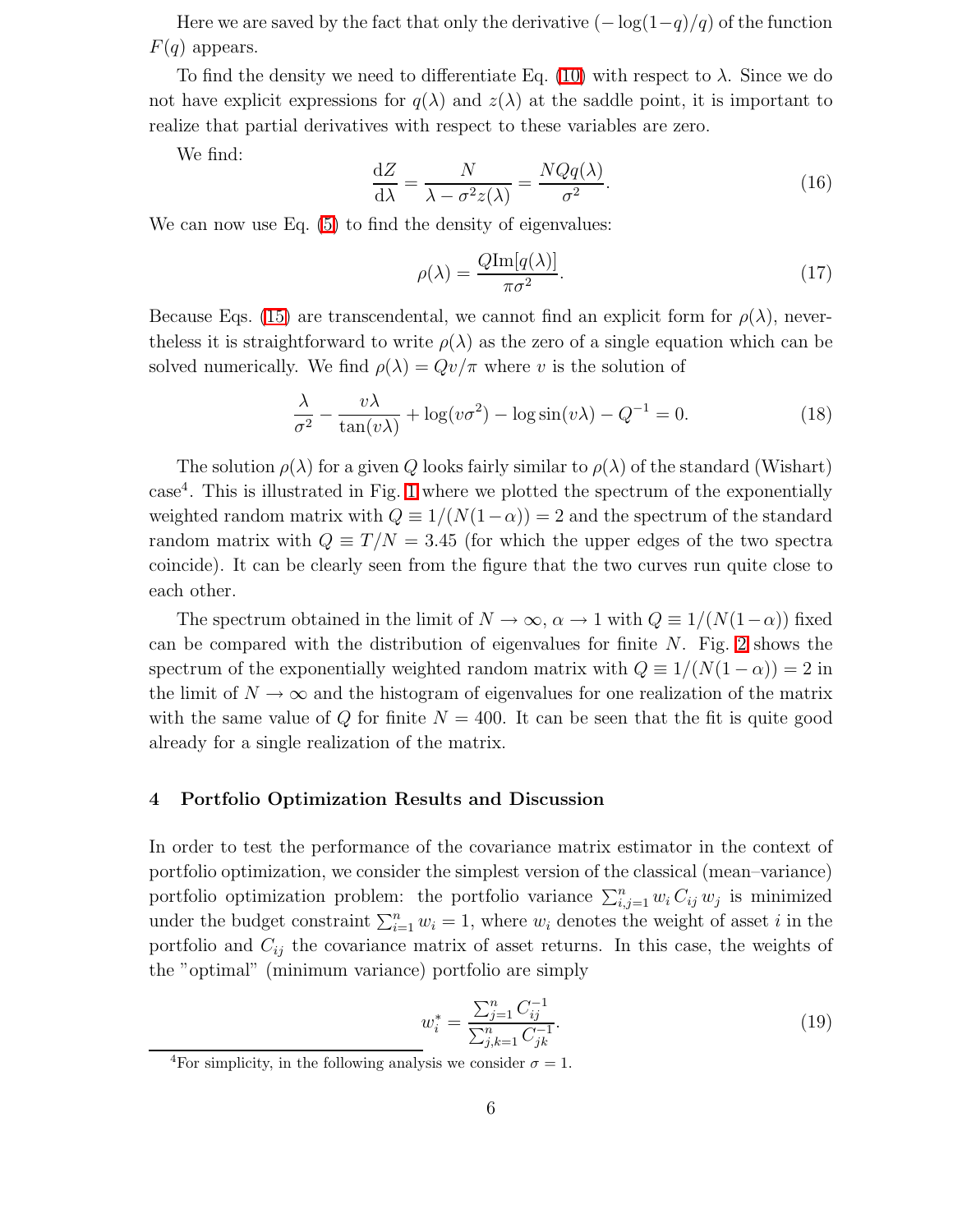

<span id="page-7-0"></span>FIG. 1: Spectrum of the exponentially weighted random matrix with  $Q \equiv 1/(N(1-\alpha)) = 2$ and the spectrum of the standard random matrix with  $Q \equiv T/N = 3.45$ .



<span id="page-7-1"></span>FIG. 2: Spectrum of the exponentially weighted random matrix with  $Q \equiv 1/(N(1-\alpha)) = 2$ in the limit  $N \to \infty$  and the histogram of eigenvalues for one realization of the matrix for finite  $N = 400$ .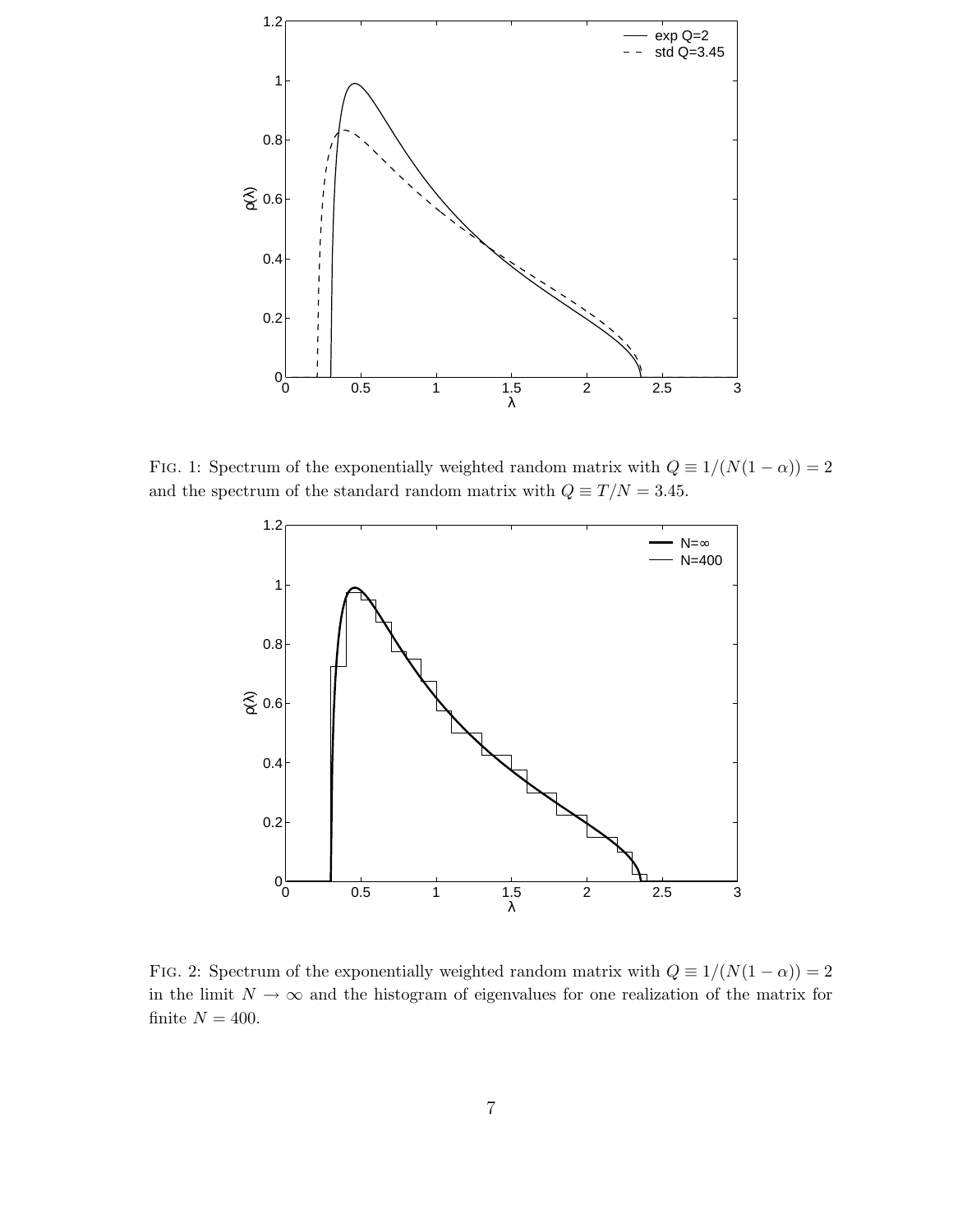By eliminating all additional sources of uncertainty (such as, for example, expected returns that are notoriously hard to estimate) stemming from the determination of different other parameters appearing in more complex formulations, this form provides an extremely convenient framework in which to test the efficiency of different covariance matrix estimators as inputs for portfolio optimization (see Ref. [\[10\]](#page-12-5)).

We assess the performance of several covariance matrix estimators based on the outof-the-sample performance of the portfolios constructed using the covariance matrices provided by the estimators. For this purpose, we take a sample of financial returns (e.g. daily returns on stocks), and we divide it into an estimation ("past") period and an evaluation ("future") period. We calculate different correlation matrix estimates based on returns only from the first period and we use them to construct "optimal" portfolios (as given by Eq. [\(19\)](#page-6-0)). Finally, we evaluate the performance of the estimators based on the standard deviation of the corresponding portfolio returns in the second period. In order to reduce the error that might arise from the use of a single sample, we perform our experiments on a large number of samples bootstrapped from a larger dataset of daily stock returns. More precisely, starting from the same dataset of 1306 daily returns on 406 large-cap stocks traded on the New York Stock Exchange as used in Refs. [\[6,](#page-12-1) [8\]](#page-12-3), for several values of N (number of assets) and  $T_2$  (the length of the evaluation period), in each iteration, we select at random  $N$  assets and a period of time starting from the beginning of the dataset and ending at a random point in time (in the last third of the sample in order to have an estimation period of sufficient length). The last  $T_2$  data points of this bootstrapped sample are used for evaluation, while the rest of the sample for estimation.

We consider several methods for estimating covariance matrices. We calculate "historical" estimates based on uniformly weighting the returns within a time-window of length  $T_1$  (different estimates for different values for  $T_1$ ):

$$
C_{ij}^{h,eq,T_1} = \frac{1}{T_1} \sum_{k=0}^{T_1 - 1} x_{ik} x_{jk},\tag{20}
$$

where  $x_{ik}$  denotes the return on asset i at time  $t - k$ , with t being the last point of the estimation period. We also calculate "historical" estimates based on exponentially weighting of returns (different estimates for different values for the decay-factor  $\alpha$ ):

$$
C_{ij}^{h,exp,\alpha} = (1 - \alpha) \sum_{k=0}^{T_s - 1} \alpha^k x_{ik} x_{jk},
$$
\n(21)

where  $T_s$  denotes the length of the estimation period (which is chosen so that  $\alpha^{T_s} \ll 1$ ). In addition, we consider covariance estimators based on "filtering" the historical (uniformly and exponentially weigthed) matrices. For each historical matrix we consider two versions of filtering: one, based on the largest eigenvalue<sup>5</sup>, and the other, based on the eigenvalues above the noise band of the corresponding random matrix. Let us

<sup>&</sup>lt;sup>5</sup>Such procedure is consistent with the "single index" or "market" model widely used by practitioners.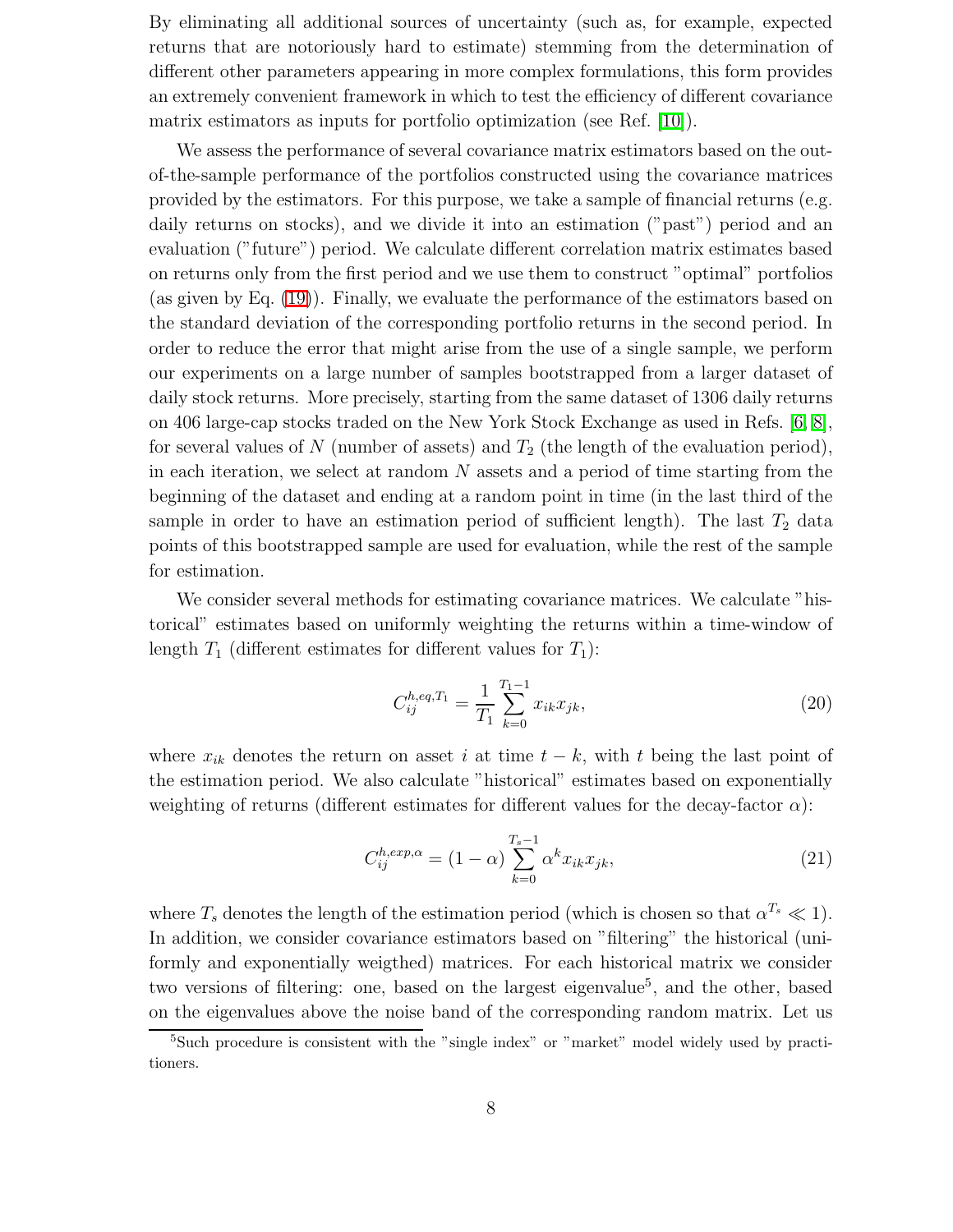denote these by  $C_{ij}^{m,eq,T_1}$ ,  $C_{ij}^{m,exp,\alpha}$  and by  $C_{ij}^{r,eq,T_1}$ ,  $C_{ij}^{r,exp,\alpha}$ , respectively. To summarize, for each value of  $T_1$  we have three estimators based on uniformly weighting the returns, and for each value of  $\alpha$  we have three estimators based on exponential weighting.

In what follows, we compare the performance of these estimators for different values of N (number of stocks) and  $T_2$  (length of "investment period"). The criteria used for comparison is the ex-post volatility (i.e. the volatility in the "investment period") of the minimum variance portfolios constructed by using the estimators based on ex ante return data (i.e. before the investment period). The volatility measures are obtained by averaging over a large number of bootstrapped samples obtained from the dataset of daily stock returns. The results for  $N = 100$  and  $T_2 = 20$  (investment period of one month) are presented in Fig. [3.](#page-10-0)

It can be seen from the figure that the random-matrix-theory-based filtering performs the best for both uniform and exponential weighting. It is interesting to note that in the case of uniform weighting the best choice for the length of the time window  $T_1$  is around 250, i.e. one year of (daily) data. In the case of exponential weighting the best choice of the parameter  $\alpha$  is around 0.996, which corresponds to an effective time length of  $-1/\log \alpha$  of around 250 again. By comparing the two minima, one can see that the estimator based on exponential weighting performs (slightly) better. This shows that combining techniques that take into account the volatility and correlation dynamics of time series (e.g. exponential weighting) with techniques that reduce the effective dimensionality of the correlation matrix (e.g. random matrix theory-based filtering) can provide covariance matrix estimates that lead to optimized portfolios with better risk characteristics.

The historical estimators can perform quite well if enough data points are taken into account (i.e.  $T_1$  or  $\alpha$  is large enough). For uniform weighting it seems that 2 years of daily data can be enough (for  $N = 100$  assets!). One important point to note, however, is that covariance matrices obtained using the RiskMetrics [\[12\]](#page-12-6) method, i.e. exponentially weighted historical estimate with  $\alpha = 0.94$ , are completely inappropriate for portfolio optimization with a larger number of assets. For example, for  $N = 100$ the volatility of the optimal portfolio obtained by using this matrix is around 16 (annu. %), well above the values presented in Fig. [3.](#page-10-0) Even for  $\alpha = 0.96 - 0.97$  as used by many practitioners, the volatility value is above 12 (annu. %). Therefore, although RiskMetrics has been found very useful in estimating the market risk of portfolios, the results above suggest that its direct use for portfolio optimization with a larger number of assets may be completely misleading. As a matter of fact, this seems to have been realized by practitioners, who advocate e.g. the use of larger  $\alpha$  [\[15\]](#page-12-10) or of principal component analysis [\[16\]](#page-12-11) (which, in view of our results, can be interpreted as increasing the effective time length or decreasing the dimensionality of the problem, respectively).

It is interesting to note that single-index estimators perform better when a smaller number of data points is used for the estimation. The reason for this could be that the fewer data points are used, the more correlation dynamics can be taken into account,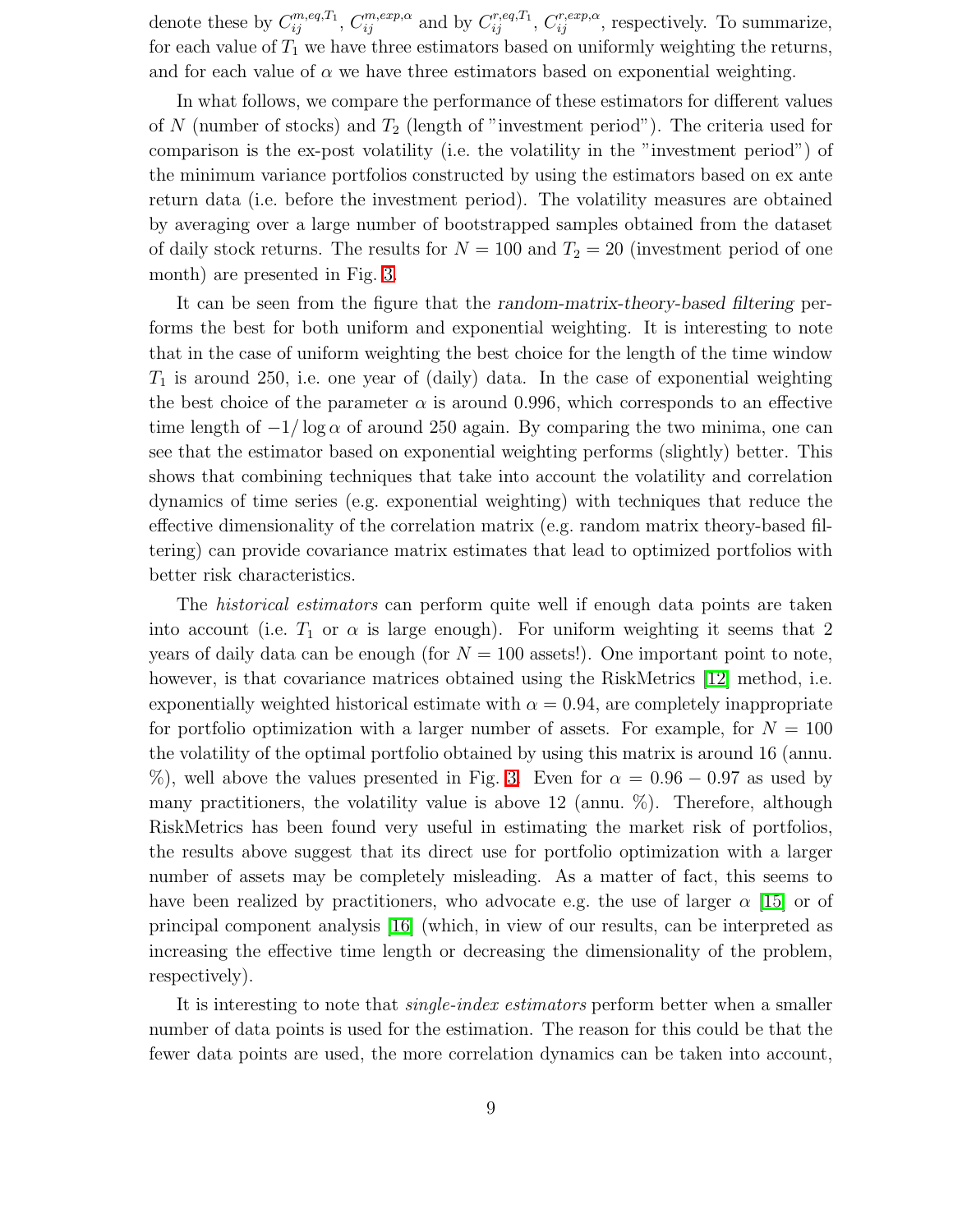

<span id="page-10-0"></span>FIG. 3: Ex post volatility (annual  $\%$ ) of optimal portfolios constructed using correlation matrix estimators based on  $(top)$  uniform weighting,  $(bottom)$  exponentially weighting the return data, as a function of  $(top)$  the length  $T_1$  of the time window,  $(bottom)$  the decay factor  $\alpha$  used in the weighting. (h), (m), (r) denote the results obtained in the case of (h) historical/sample estimate,  $(m)$  single-index/market model estimate and  $(r)$  estimate using random matrix theory-based filtering, respectively.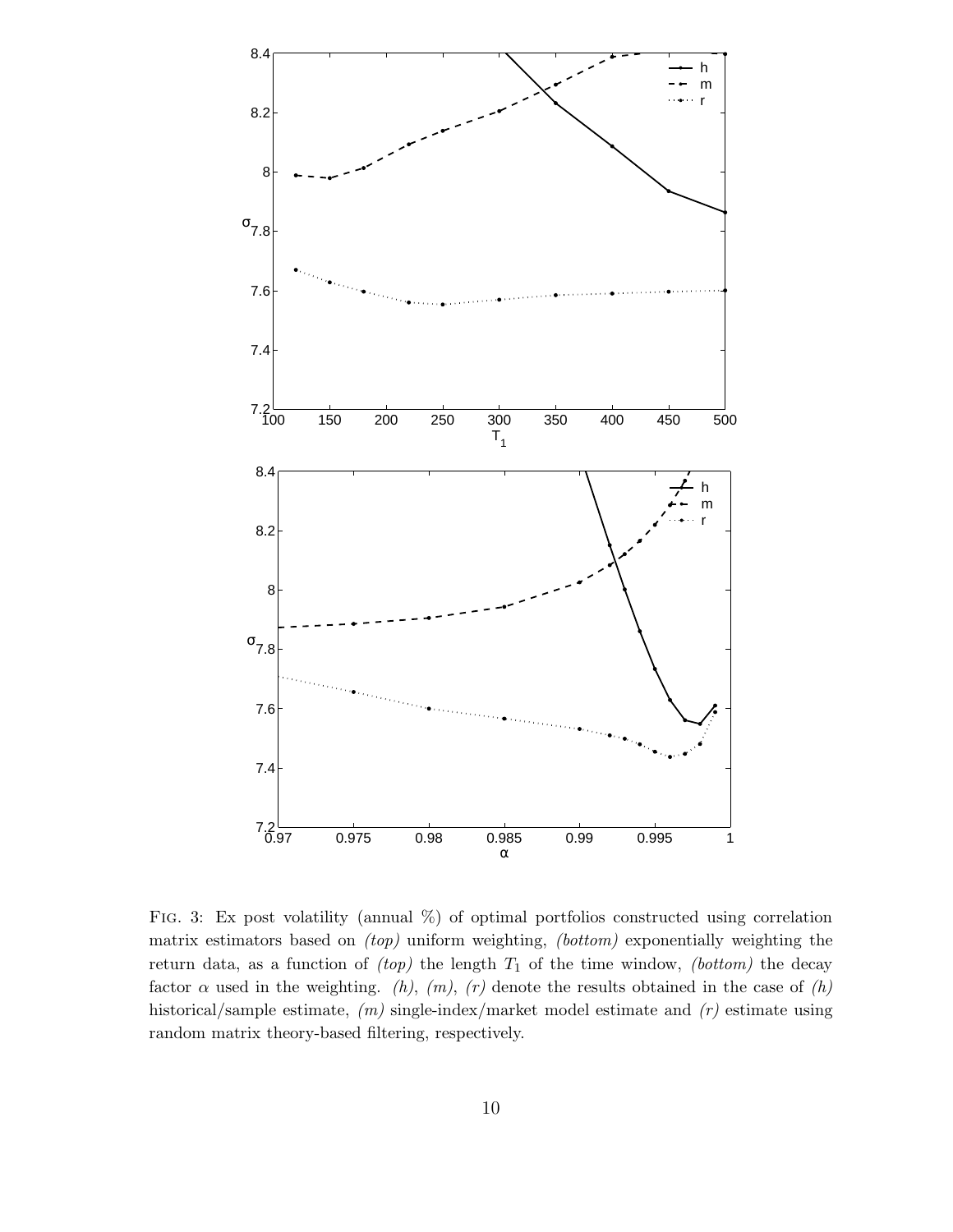while the loss of the estimation precision for the largest eigenspace is probably smaller.

Simulations for longer "investment periods" (larger  $T_2$ ) showed very similar results. For more assets (larger  $N$ ) results are similar, although the effectiveness of historical estimates decreases further. However, for fewer assets (e.g.  $N = 50$ ) historical estimates perform better and can compete with estimates based on random matrix theory filtering.

# 5 Conclusion

We have introduced a covariance matrix estimator that takes into account the heteroskedastic nature of return series and reduces the effective dimension of portfolios (hence measurement noise) via techniques borrowed from random matrix theory. We have demonstrated its superiority to both the method of exponentially weighted moving averages and the uniformly-weighted random-matrix-theory-based filtering. We have found that a too strong exponential cutoff will waste too many data, while a weak cutoff will wash away the non-stationary nature of the time series. The optimal attenuation factor, corresponding to the best balance between these two extremes, was found to be higher than the value suggested by RiskMetrics.

#### Acknowledgements

This work has been supported by the Hungarian National Science Found OTKA, Grant No. T 034835. We are grateful to J.-P. Bouchaud and K. Giannopoulos for valuable discussions.

# <span id="page-11-0"></span>References

- <span id="page-11-1"></span>[1] H. Markowitz, J. Finance 7, 91 (1952); H. Markowitz, Portfolio Selection: Efficient Diversification of Investments (J. Wiley and Sons, New York, 1959).
- <span id="page-11-2"></span>[2] E. J. Elton and M. J. Gruber, Modern Portfolio Theory and Investment Analysis (J. Wiley and Sons, New York, 1995).
- [3] G. Frankfurter, H. Phillips and J. Seagle, J. Fin. Quant. Anal. 6, 1251 (1971); J. Dickinson, J. Fin. Quant. Anal. 9, 447 (1974); J. Jobson and B. Korkie, J. Am. Stat. Assoc. 75, 544 (1980); R. Michaud, Fin. Anal. Journal 45, 31 (1989); V. Chopra and W. T. Ziemba, J. Portf. Managem. 19, 6 (1993).
- <span id="page-11-3"></span>[4] P. Jorion, J. Fin. Quant. Anal. 21, 544 (1986); P. Frost and J. Savarino, J. Fin. Quant. Anal. 21, 293 (1986); P. Frost and J. Savarino, J. Portf. Managem. 14, 29 (1988); V. Chopra, C. Hensel and A. Turner, Managem. Sci. 39, 845 (1993); O. Ledoit and M. Wolf, J. Empir. Fin., forthcoming (2003).